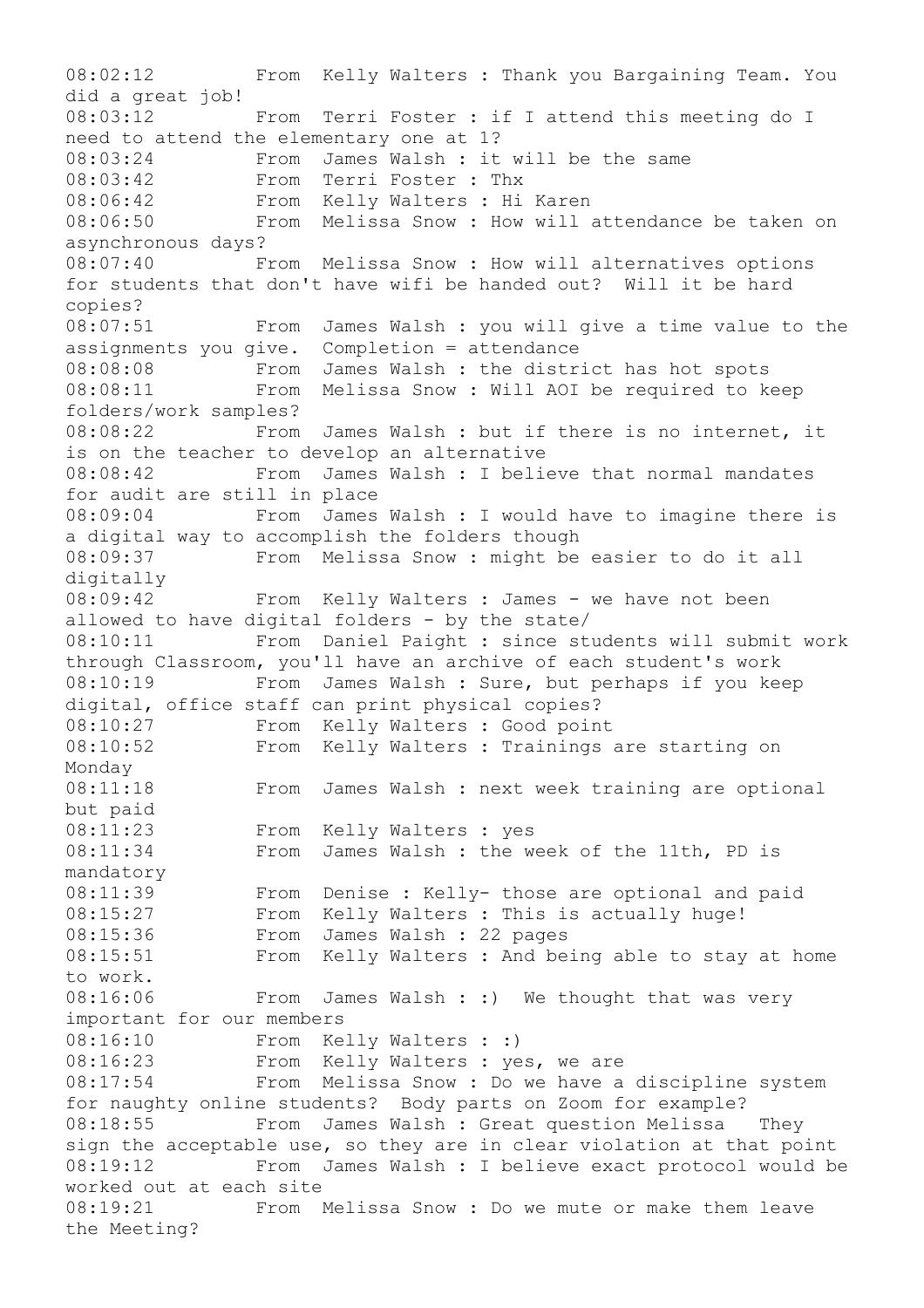08:19:43 From Karen Bost : Melissa you should create a discipline system as you would in a physical classroom. If the student does something that totally inappropriate administration should be notified so they can handle it and to protect yourself in case other parents complain 08:23:59 From Audrey Achenbach : Per 5.1.3 I understand the onus is on the teacher to provide an alternative for any student who does not have internet access, but what can we reasonably expect that to look like as far as implementation? Drop off/pick up at the school site? At the students' homes? 08:24:26 From James Walsh : I would give the assignment over the phone if possible 08:24:50 From James Walsh : but I believe hemet learns together website will still have things that can be printed and picked up at site 08:26:08 From James Walsh : also, if you have your own thing to be picked up, that could be a solution you work out with student/parent 08:26:10 From Linda Olsen : Audrey - Depending on how they organize food distribution - we can coordinate with that if the parent comes for food. 08:26:48 From Shannah Zorn : Thank you on behalf of sped! 08:26:49 From Kelly Ramirez : Does that include psychologists and SLP? 08:27:14 From James Walsh : while we are on all distance learning 08:27:31 From James Walsh : no one does 08:27:52 From Shannah Zorn : Do we need Google page in addition to PowerSchool pages (i.e., for HHJ/FTLC/Innovation)? 08:27:56 From Terri Foster : on behalf of the preschool team, THANK YOU! 08:28:14 From Kieran Trudel : do we have to wear masks is we are working alone in our rooms? 08:28:22 From Kelly Walters : Shannah - No - we are sticking with PS per Frank 08:28:29 From Shannah Zorn : Thanks, Kelly. 08:29:09 From Todd Cassidy : What is the procedure for anyone needing to take a personal day during online learning? 08:29:12 From Karen Bost : Kieran you do not have to wear as mask if you are alone in your room. you would have to put it on if someone enters your room or you leave your classroom 08:29:30 From Kieran Trudel : thank you 08:29:43 From Karen Bost : All leave provisions per the contract are still in place regardless of the model we are in 08:29:51 From La Verne Schoonover : Are we allowed to bring our own face mask? 08:29:53 From James Walsh : @Todd, you still have the right of course, how subs work may vary at your site, which is yours 08:29:56 From James Walsh : ? 08:30:10 From Karen Bost : Yes LaVerne 08:30:21 From Todd Cassidy : HHS 08:30:38 From Kelly Ramirez : Will psychologists be asked to make Google classrooms, and if so, what content is expected? Most of our work is confidential. 08:30:43 From James Walsh : Shoot sorry Todd, me too! 08:31:16 From James Walsh : We will put in for subs :) and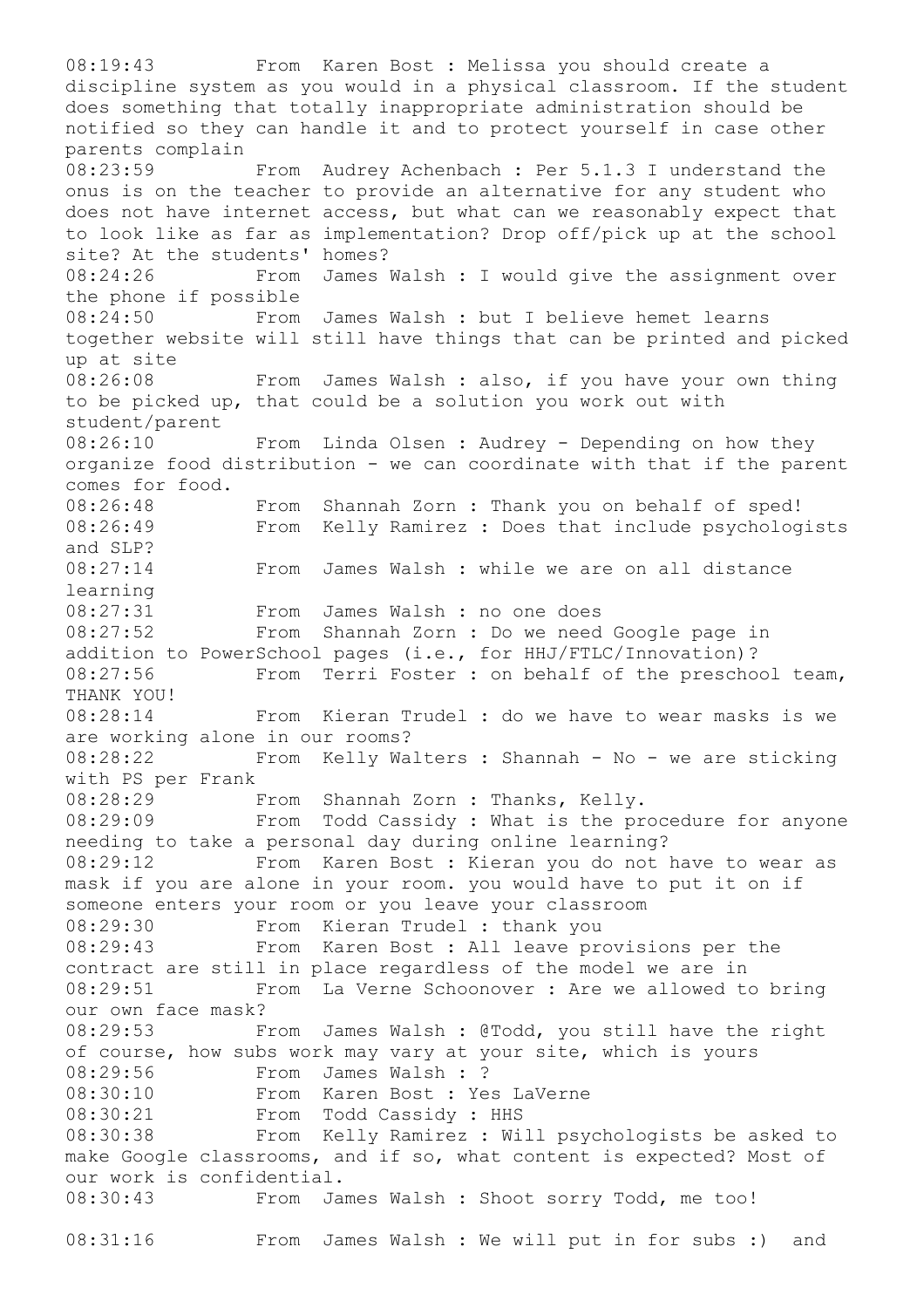08:31:41 From Todd Cassidy : Copy that. Thanks<br>08:31:54 From James Walsh : @Kellv, mavbe iust From James Walsh : @Kelly, maybe just to have generic info?... 08:32:04 From Jason Chrest : For SPED will we still be able to utilize our aides, for individual, small groups? 08:32:06 From James Walsh : like how to be reached<br>08:32:15 From James Walsh : yes Jason From James Walsh : yes Jason 08:32:29 From Linda Olsen : Kelly - if not answered, will bring up in Q & A. The confidentiality issue 08:32:48 From James Walsh : encouraged to have our aides take small groups from the larger ones during sync time 08:32:52 From Denise : The updated Meets has break out groups 08:33:05 From Shannah Zorn : Do we have any info re: role of aides? 08:33:13 From Dgheen : @Kelly I would maybe put out how to contact you, other useful information for families and students would benefit from. 08:33:18 From James Walsh : but will not have that feature when we start year Danelle :( 08:33:47 From James Walsh : I would say as much as possible, role of aides should be the same 08:33:58 From Shannah Zorn : Great. Thanks. 08:35:26 From James Walsh : Theoretically it could be a schedule of events for the lesson plans... write once and repeat 10 times 08:35:43 From Kelly Walters : phew 08:36:27 From James Walsh : Apologies, @Denise, enhanced Meet features will not be ready for start of school 08:37:20 From Kieran Trudel : is a google website ok in place of a google classroom? I have already created a website. my speech students are all moderate to severe and can't personally utilize a google classroom 08:37:22 From Denise : :( I thought it was going to be ready. Hopefully it won't take too long. 08:37:42 From James Walsh : You have to have the google classroom 08:37:49 From James Walsh : but it can direct to your site 08:37:52 From Kelly Walters : @Denise - at summer camp, we were told by the end of September. 08:38:18 From Denise : Your classroom can be linked to the website. The classroom can individualize student work. 08:39:15 From James Walsh : September is their hopeful, but I am betting closer to November 08:39:29 From James Walsh : Maybe by November 6th :) 08:39:55 From Kelly Walters : @James - I would hate for them to push something out that is broken. I like to wait for perfection. 08:40:19 From James Walsh : the normal meet is what it will be until added features are there 08:44:50 From James Walsh : I don't believe anyone at this meeting is beholden to those schedules. Am I right that this is all alternative sites and D.O.? 08:45:25 From Linda Olsen : Yes, James. 08:45:45 From Kelly Walters : It's cool - Tamara is getting

likely give them info for our digital platforms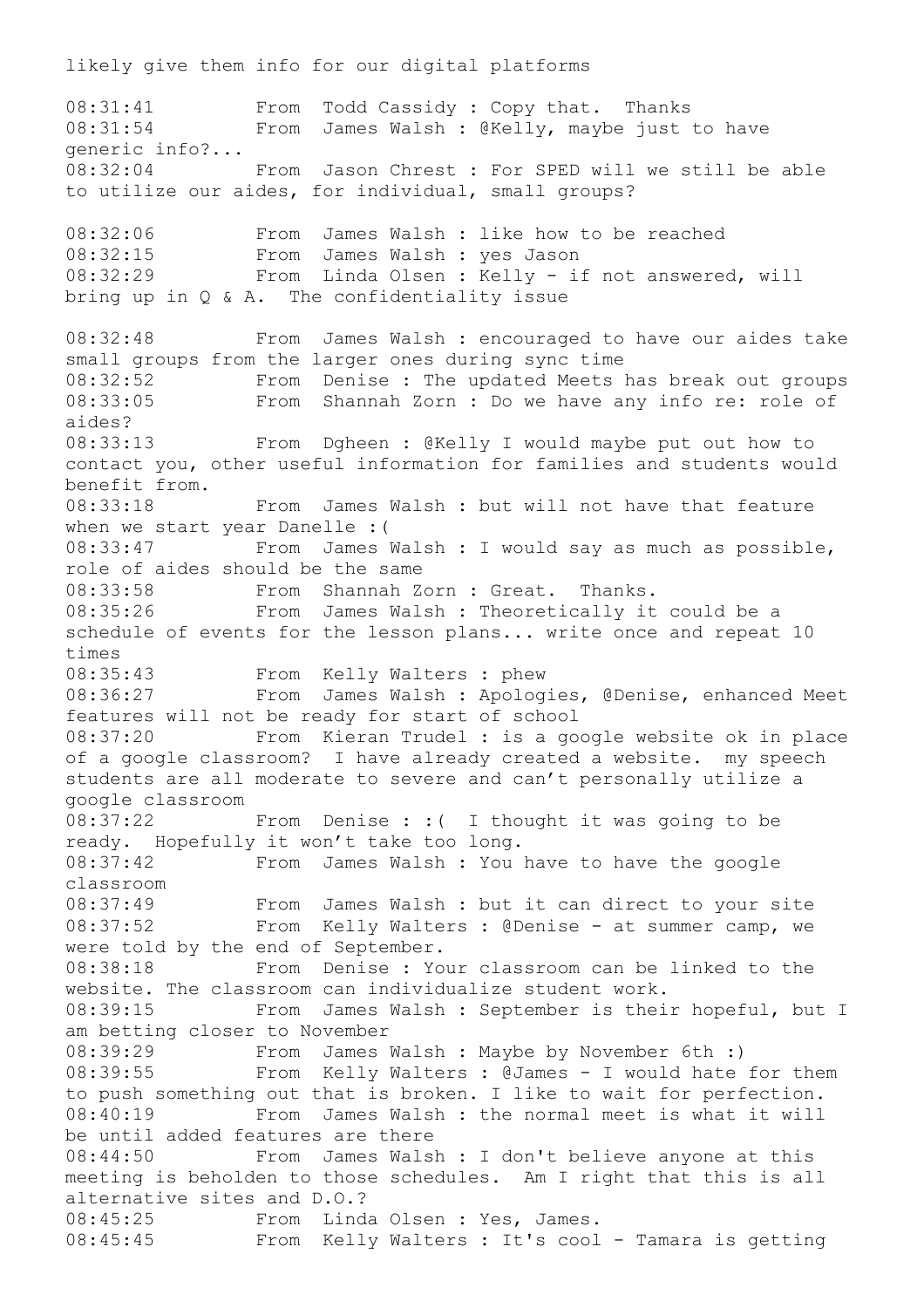practice! 08:45:55 From James Walsh : :) 08:46:29 From James Walsh : Again this is when we return in person 08:46:36 From James Walsh : hybrid or full return 08:46:51 From Kelly Walters : I <3 second breakfast. 08:48:12 From Amanda Niaves : Did all schools get approved for free meals? I am at a school where kids have to pay. 08:49:42 From Amanda Niaves : For schools who piloted eating in class, were extra minutes put into the schedule for period 1 when they serve food? 08:51:46 From Kieran Trudel : what are we required to do if we can't get ahold of parents as relates service providers? this was an issue during ESY? parents didn't have email, didn't answer phone. students didn't log on for scheduled service times 08:52:28 From Andrea Walker : We are required to use Google Meet (not Zoom) for the synchronous days ... correct? 08:53:00 From Kelly Ramirez : I have a question about the phrase "members that do not have students rostered to them shall serve as a sub when one is not available" - which particular members will be expected to fulfill this? 08:53:14 From James Walsh : 11 extra minutes for breakfast 08:53:20 From James Walsh : but come from instructional minutes 08:53:53 From Kelly Walters : Yes 08:54:06 From James Walsh : must be google meet 08:54:21 From James Walsh : biggest reason is chromebooks error frequently with zoom 08:54:53 From James Walsh : for members without rosters, like perhaps elementary PE teachers, onsite TOSAs... 08:55:58 From Hollie : What is the expectation for nurses to complete hearing and vision? 08:58:05 From Kelly Ramirez : I have a question about the phrase "members that do not have students rostered to them shall serve as a sub when one is not available" - which particular members will be expected to fulfill this? 08:58:18 From James Walsh : for members without rosters, like perhaps elementary PE teachers, onsite TOSAs... 08:58:37 From Kelly Ramirez : thank you 09:00:56 From Kelly Ramirez : I asked, because as a psychologist, I don't want to be forced to become a sub simply because I don't have a "roster" 09:01:03 From Kelly Ramirez : YES 09:01:23 From Todd Cassidy : is that for PE at all levels ? 09:01:35 From James Walsh : just elementary I believe 09:03:03 From Kelly Ramirez : Do psychs need to establish a google classroom. We don't necessarily have students to invite to one.

09:04:17 From Kelly Ramirez : thank you 09:04:57 From Cvasquez : Do the District nurses need google